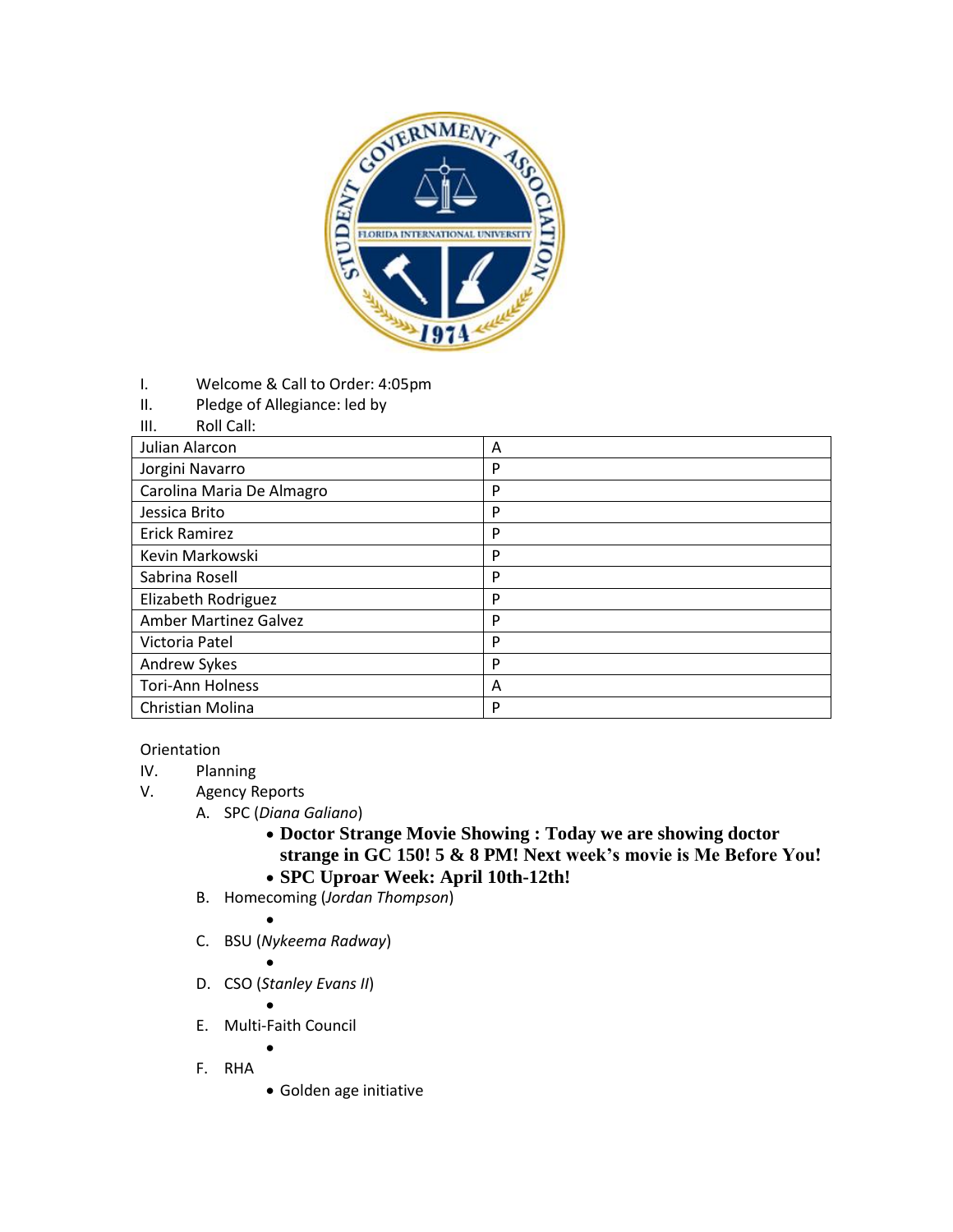- o Create successful pattern for RHA
- o Initiate the work of the future
- VI. Cabinet Reports
	- A. Deputy Chief of Staff (*Julian Alarcon*)
		- Talked to Andrew about making purchases for Black out green on
		- Talked to michelle about flyers for panther mover extension
	- B. Marketing Coordinator
		- Shot the video with Alian and Michelle
		- Uploading it to Tumblr, instagram.
	- C. Student Support Life Coordinator (Victoria Patel)
		- SAAM Committee meeting
			- Volunteer committee
			- o Possible donation for shirts
		- o Several tabling events leading up to the event in April
	- D. Student Experience Coordinator (*Elizabeth Rodriguez*)
		- Kissing bridge event on Valentines day from 11 m-1 pm
		- On campus job fair
			- o GC pit
		- Engineering event
			- o March 2nd
			- $0$  12-2 pm
	- E. Student Development Coordinator (Amber Martinez Galvez)
		- Human development
			- o Spoke to Alexis Catalayud for Ashoka to be a guest speaker
	- F. Panther Rage Coordinator (Christian Molina)
		- Completed the orders for the shirt designs
			- o Will be giving out 250 shirts for both events
			- o Trying to bring out some athletes to promote it
	- G. Veteran Affairs Coordinator (Tori-Ann Holness)
		-

 $\bullet$ 

- H. Press Secretary (*Carolina Maria De Almagro*)
	- Still working on the long-term project of Year in Review
	- Working with Leo Cosio for website update
	- Beacon Coverage
		- o Last semester we were on The Beacon a lot more so I want to continue that exposure, therefore, please let me know of anything that you think we should get coverage for.
	- FIU Expansion
		- o I think that we should have a video update from Sabrina about the protest at the end of the month
		- o Plan to meet with Sabrina to have pre-coverage and discussion of FIU expansion on FIU News and the Beacon.
- I. Special Events Coordinator (*Erick Ramirez*)
	- Midterm Breaktime
		- $\circ$  February 28<sup>th</sup> from 7 to 9PM at GC Pit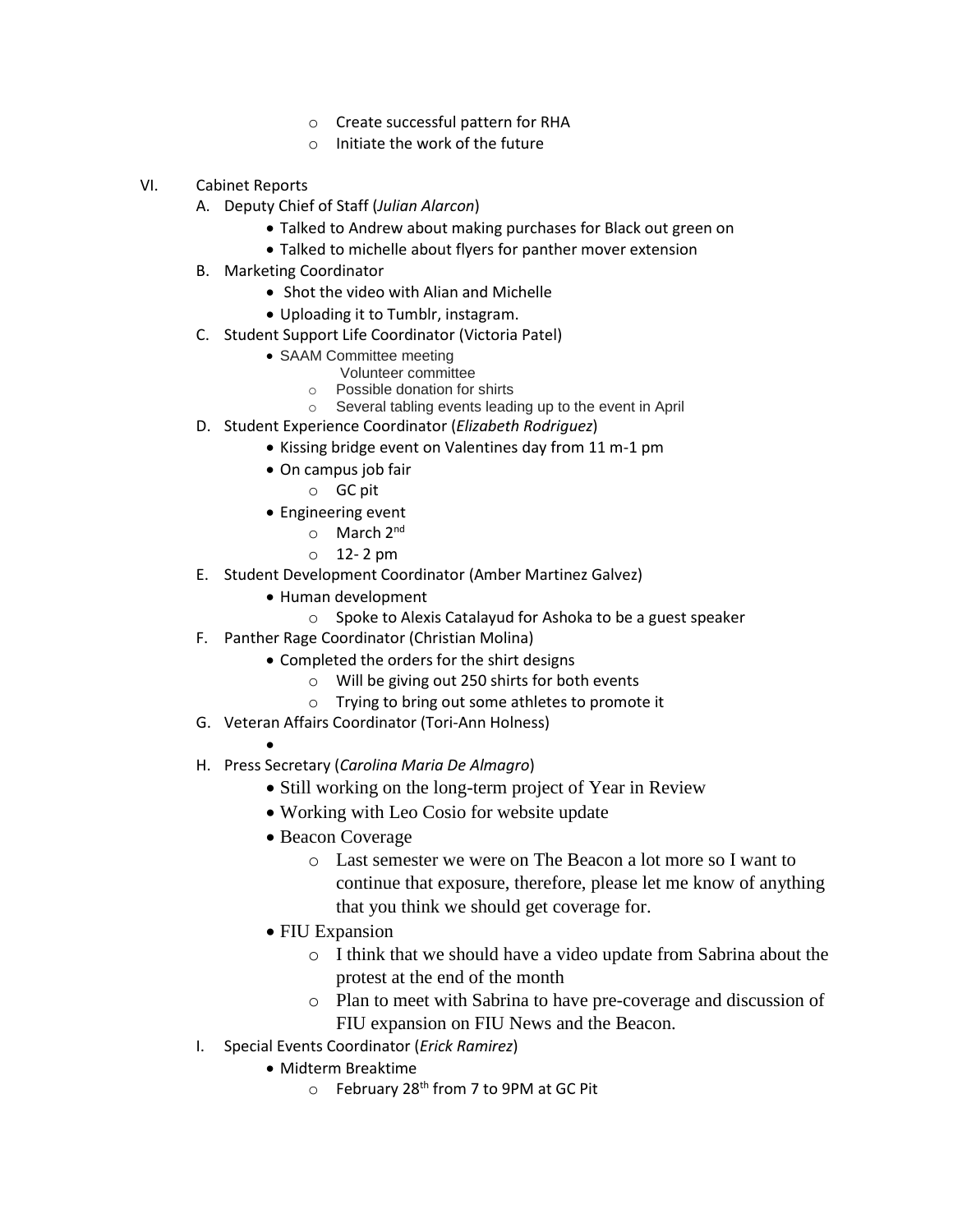- o Vicky Bakery catering
	- a. Assorted sandwiches 50 pieces for 42.99
	- b. Café con leche 25.99
	- c. Must confirm specific amounts with Vicky Bakery
- o Have not received response from Camila Pham Healthy Living
- o Giveaway ideas
	- a. Portable speaker 50 for 9.88/each
		- i. [https://www.qualitylogoproducts.com/tradeshow](https://www.qualitylogoproducts.com/tradeshow-promotions/minicube-speaker.htm?service=STANDARD)[promotions/minicube-speaker.htm?service=STANDARD](https://www.qualitylogoproducts.com/tradeshow-promotions/minicube-speaker.htm?service=STANDARD)
	- b. Portable charger 50 for 9.22/each
		- i. https://www.qualitylogoproducts.com/computeraccessories/power-saver-bank.htm?service=STANDARD
	- c. Kickstand Smart Phone Wallet 125 for 1.63/each
		- i. [https://www.qualitylogoproducts.com/tradeshow](https://www.qualitylogoproducts.com/tradeshow-promotions/kickstand-smart-phone-wallet.htm?service=STANDARD&ribbonName=reduced-setup)[promotions/kickstand-smart-phone](https://www.qualitylogoproducts.com/tradeshow-promotions/kickstand-smart-phone-wallet.htm?service=STANDARD&ribbonName=reduced-setup)[wallet.htm?service=STANDARD&ribbonName=reduced](https://www.qualitylogoproducts.com/tradeshow-promotions/kickstand-smart-phone-wallet.htm?service=STANDARD&ribbonName=reduced-setup)[setup](https://www.qualitylogoproducts.com/tradeshow-promotions/kickstand-smart-phone-wallet.htm?service=STANDARD&ribbonName=reduced-setup)
- Recharge for Finals
	- o Meeting with Recharge Committee rescheduled to this Friday
	- o Figuring out DJ, Midnight Breakfast times, and Roar it Forward Campaign
- J. Lobbying Coordinator (*Sabrina Rosell*)
	- FIU Expansion
		- o Pushing the date back for the fair to open
	- Met with governmental relations yesterday
		- o Building a relationship with them so bot Sga and Governmental
		- relations are on the same page
- K. Sustainability Coordinator (Andrew Sykes)
	- Finalizing Black out, Green on
		- o February 23 from 6- 8 pm
	- Senator Cooper Eisinger brought up an idea of an edible garden
- L. Governmental Affairs Coordinator (*Kevin Markowski*)
	- Working out the dates for SGA lobbying
		- $\circ$  Tentative date are April 10<sup>th</sup> and 11<sup>th</sup>
- M. Intern Coordinator (Jorgini Navarro)
	- Sent them the link to the valentines day event
- N. Elections Commissioner (*Jessica Brito*)
	- Submitted all publications requests
	- Elections board met last week and we went over our timeline for the semester, we will be meeting again this upcoming Monday
	- I have reached out to several student organizations on campus seeking poll workers, but please help with that if you can as well
	- Political Party applications are being reviewed
	- Candidate applications are now open and will be reviewed once they close
	- Still one vacancy in the Elections Board
- VII. Chief of Staff Report *Michelle Prado*
	- February is a busy month for us